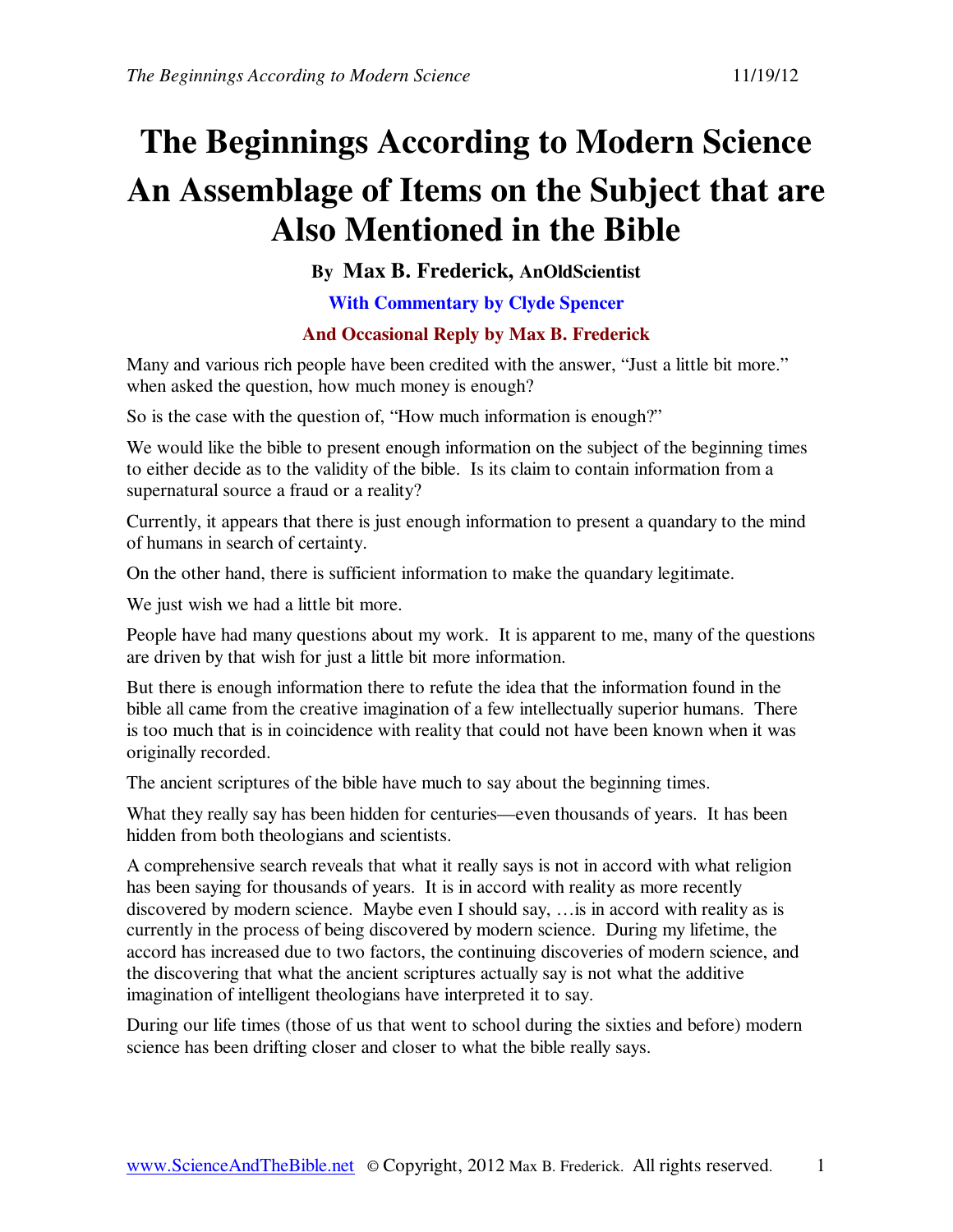A few hundred years ago, about the time of Galileo and the time of the translation of the King James Version of the bible, it became apparent that what theologians had been teaching on the subject of beginning times was at extreme variance with reality.

Since then there has been a war of ideas raging. Fantastic imaginative explanations have been devised by those holding to the traditional imaginative interpretation of the bible. They even call them theories. Mainly they are pseudo-theories about how scientists have to be wrong about reality. Such explanations include such things as the hydro-plate theory, the unreliability of radiometric dating, time compression theory—and many others. All these pseudo-theories have been for the single purpose of defending the erroneous theological religious imaginative teachings of licensed theologians who did not realize the wealth of information the bible really contains.

If any of those scholars, either religious or secular, would look further, into other parts of the bible, or even into the original language of the ancient scriptures, they would find the bible does have a very correct description of what really happened.

Just what does the bible really say about the beginnings?

The answer to that question seems to be, "Not enough to satisfy, but enough to present a valid quandary. There is certainly enough to show that theologians have interpreted it wrong, and that what it really says in more in accord with reality than critics would wish.

There are many creation accounts recorded in the bible, not just one up front.

These many accounts record many technical details of the beginning and development of all creation. Many of these details seem improbable to have been known by humans before their recent discovery by modern science.

A simple note of explanation may be in order here: It is much easier to recognize what the ancient scriptures originally said in the realm of reality when you go all the way back to the original language. That is because the English versions are tainted with religious interpretation. By about two hundred fifty years before the time of Christ, theologians had already inserted their interpretation of what they thought the bible said. Their insertions were based on what Greek philosopher/scientists considered to be reality. True reality, as it was originally recorded, was waiting for about another two thousand years to be discovered by modern science.

Like I said, there are many creation accounts found in the bible. There are about three dozen major ones in all. Also, there are many minor ones.

## [Clyde Spencer:] And if they are not in agreement, then you have to reconcile the differences and explain them, not just ignore them. Most notably, traditional accounts in Genesis are at odds with modern science.

*[Max Frederick response:] Concerning the "traditional accounts in Genesis," It is not the original version, but the traditional interpretation of the same that is at odds with modern science. Not only is the traditional interpretation at odds with modern science, but also it is at odds with both reality and the many accounts of the bible, including the original version of the one in Genesis whose interpretation is at odds with reality. If a theologian would look closely at the main "traditional" account one would see there are two, superimposed chronologies in it. One chronology agrees with the rest of the accounts found in the bible,*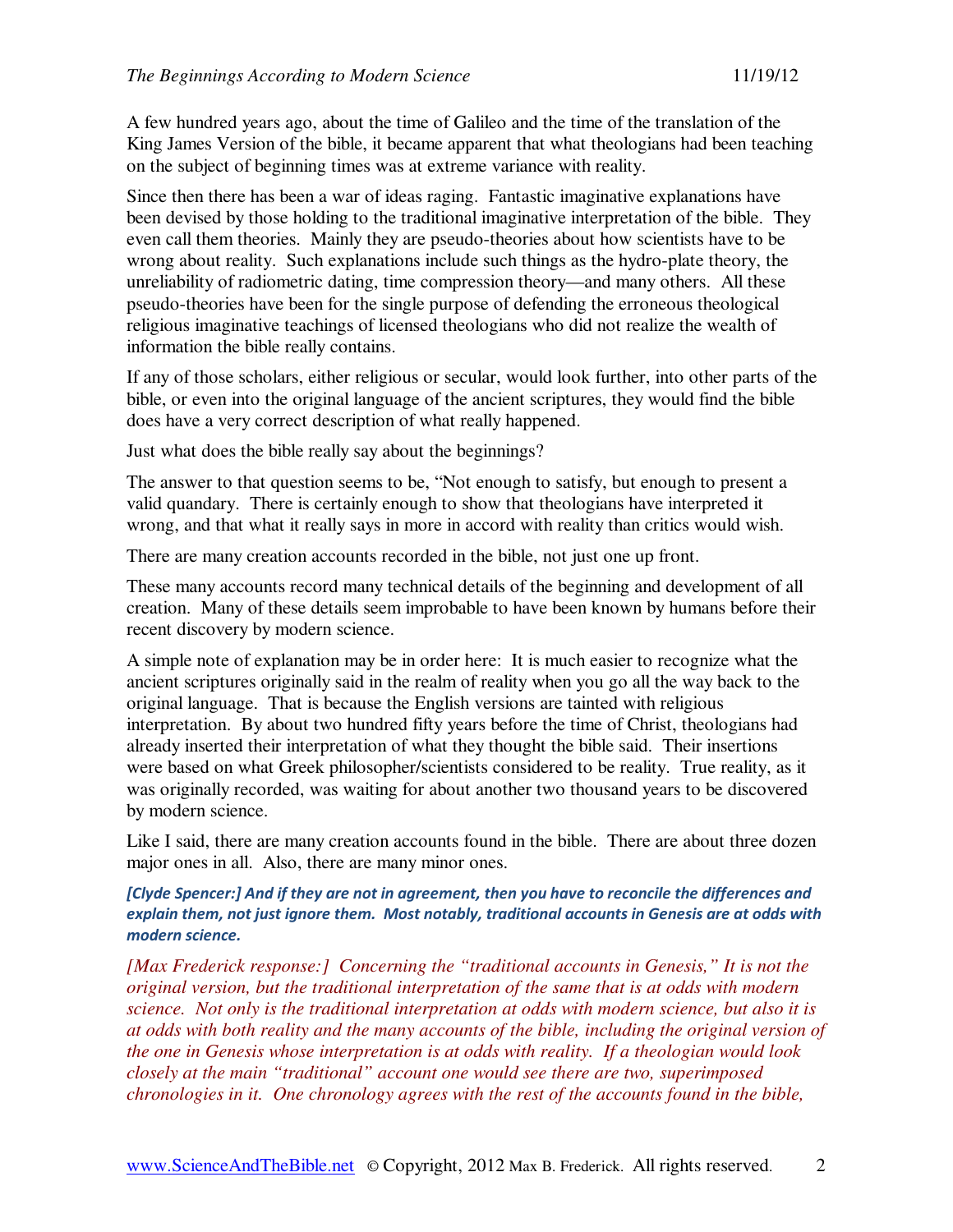*with reality, and with modern science. The other is the seven-day chronology, superimposed upon the pre-existing underlying chronology, added when Moses compiled his collection of pre-existing written accounts into the book of Genesis. When one realizes the giving of the Ten Commandments and the compilation of the Book of Genesis was done in the same phase of the life of Moses, it becomes obvious that this superimposed, seven day chronology, is fictional, to illustrate an unrelated point. It becomes obvious that this superimposed chronology, similar to the fictional parables of Jesus, was fiction for the purpose of illustrating the fourth of the Ten Commandments about working six days and resting on the seventh.* 

When you put all the biblical creation accounts together, a time-line of items appears. That time-line has no absolute time scale, but it stretches all the way from before the beginning of the current universe, to long after the current era.

That biblical time-line records the verifiably correct order of the events that are in the past.

That correct order is not the order that bible scholars traditionally teach us that the bible says.

That correct order is not even the exact order that modern science taught some forty years ago. But modern science is currently zeroing in on the reality of that correct order.

#### What went so wrong?

That correct order is more in accord with what modern science is currently discovering since this old scientist went to college.

The complete, chronologically ordered, list of biblical events and details is about as long as the modern science list below. A version of that list as published in 2008 in my book, *Eyewitness to the Origins*, can be found on the internet at, http://www.scienceandthebible.net/articles/BibleChronology.pdf

# The Modern Science View:

Lets start by looking at the details of what modern science taught about the beginnings some forty years ago, then what modern science is currently coming to. Never mind the fact that some sixty years ago, modern science was having a hard time accepting the idea that there even was a beginning. ("Big Bang" was not invented until the nineteen-sixties.)

[Clyde Spencer:] And science is still not sure that there was a single beginning. The universe may be cyclical, depending on how much Dark Matter exists. It is also possible that our universe has always existed, but in a different dimension and the Big Bang was the transition from that dimension to the one(s) we exist in. Does the bible provide any insight on resolving these alternate hypotheses?

#### **Sequence of Events we were Taught Some Forty Years Ago**: (brief version)

(Actually, the portions in *italics* were added more recently.)

In the beginning, Earth was molten.

[Clyde Spencer:] Actually, Earth may have coalesced from cold materials and initially existed as a dirty 'snowball' similar to comets. Eventually, enough material accumulated that compression melted the material.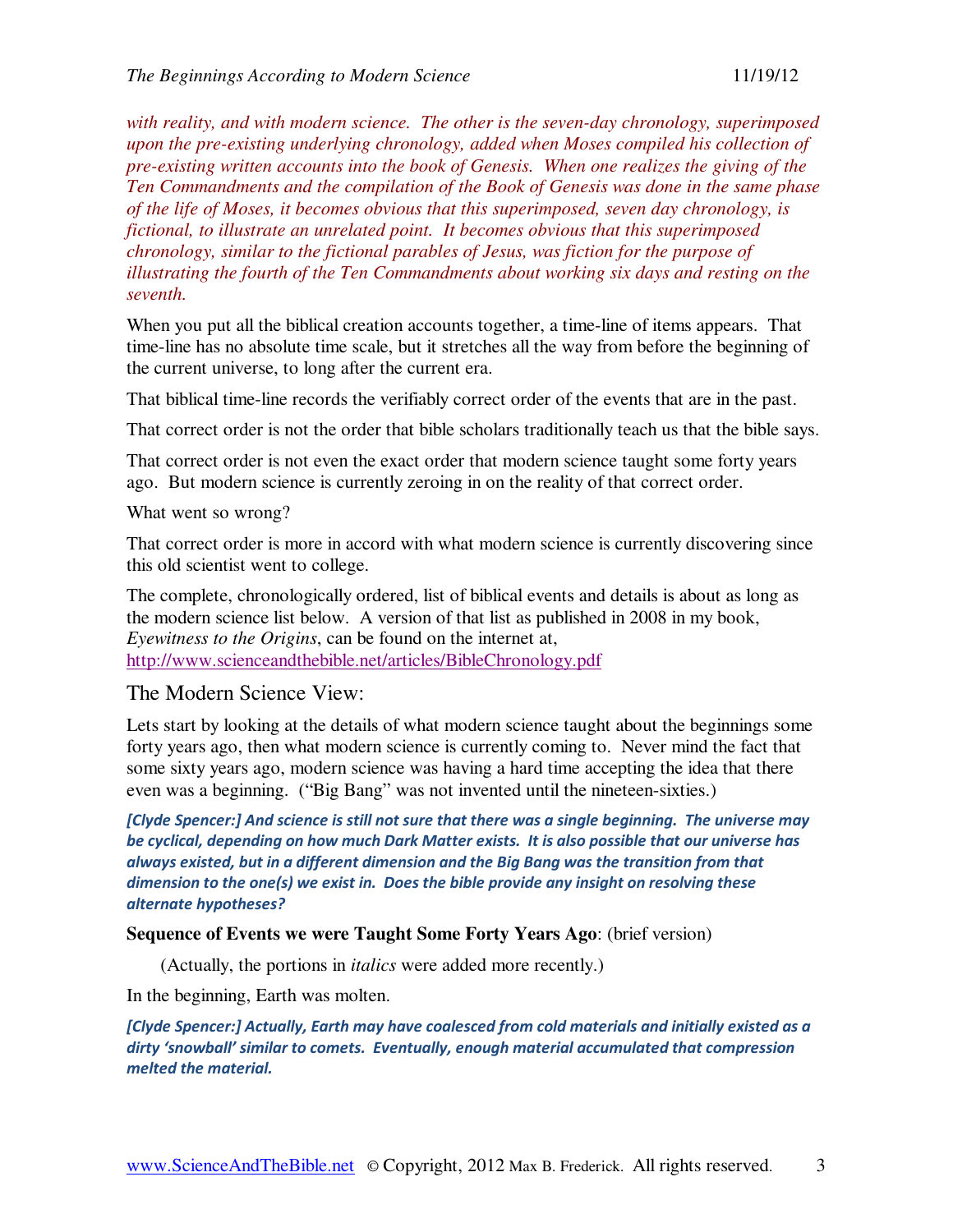[Max Frederick response:] Perhaps I should have said, "Sometime, in the beginning times, the earth was molten." I did not intend to imply that the earth started out molten. I apologize for about my lack of preciseness, or apparent preciseness when not intended. I am trying to be consistent with my use of "In the beginning" to be a reference to beginning times which is not a single event, but the accumulation of everything that happened that resulted in the environment that we live in today. That means this list is not a complete listing of everything that happened, but is a list limited to those items that really happened that also happened to be referred to in the biblical records. The purpose of this list is to show items (in limited context) that humans were quite unlikely to know from natural sources at the time when they were recorded in the ancient scriptures of the bible.

By the time it cooled enough to have solid rocks, it was still too hot for liquid water to exist.

Water, along with other volatile gasses, escaped from internal to the earth and accumulated as an atmosphere.

Eventually, it would have rained.

However, there may not have actually been a lot of water early on.

[Clyde Spencer:] Even if there wasn't as much water in the early times as there is today, it doesn't negate the sequence of events, it only modifies the magnitude of the early deluge.

*Asteroids provided extra-terrestrial water over a long period of time.* 

Thus, Earth may have been all land to begin with,

*and then the lower portions were drowned by asteroid-imported water.* 

The land did not rise; [to emerge from below sea level]

the lower portions were flooded by the new water!

Actually, we were taught at that time, some forty years ago, [back in the early 1970's,] that the earth was like a terrarium, neither losing water to outer space, nor gaining water from outer space. The oceans therefore had to be filled from water out gassing from the interior of the planet earth. The theory of the ocean being filled with water from outer space is a later development. That was hardly even imagined until a significant discovery was make back in the early 1980's.

[Clyde Spencer:] Actually, it is my recollection that even 40 years ago calculations were performed that quantified the rate of UV dissociation of water. The same process was used to explain why Mars appears to be relatively dry.

*[Max Frederick response:] I too have a vague recollection of talk about the earth should be loosing water to outer space, but it was with the disclaimer that their hypothetical source for the water was insufficient for the planet earth to be loosing any [or it would become dry like they later concluded is the situation on Mars. Therefore, the earth had to be a closed system, [like a terrarium.]* 

The part about the continents growing to their current height of over 4 kilometers above sea floor level, and finally emerging from below sea level sometime after they were inundated by ocean sometime in the beginning times sequence that scientists call the "Archaean, " was not popularized in modern science until even more recently than that.

[Clyde Spencer:] The concept of plate tectonics was in its infancy in the '60s, but it was still recognized that colliding plates would allow one slab to over-ride another and create a mountain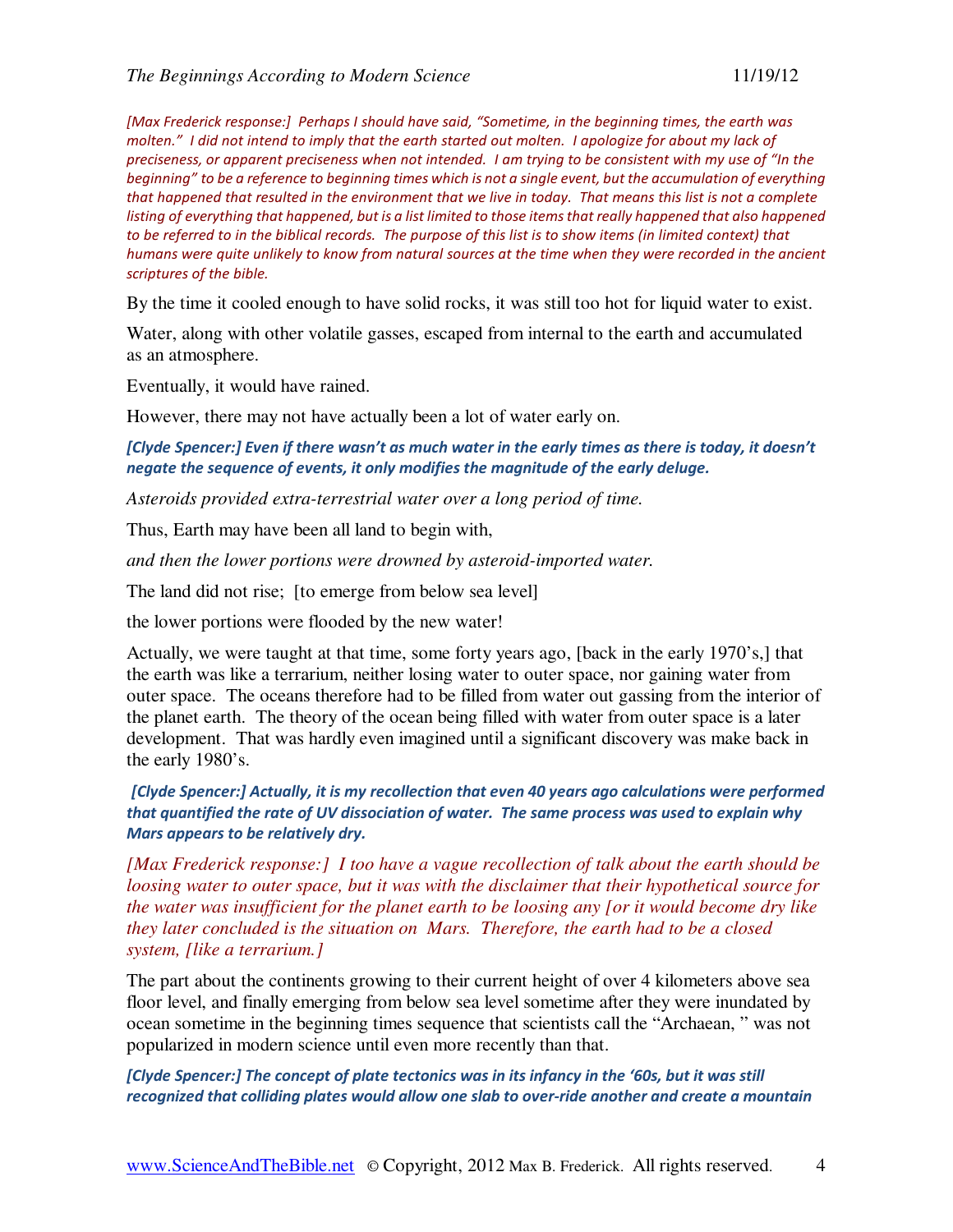range. Two things are necessary for that to happen; 1) the surface rocks have to have rigidity similar to what they have today, and 2) mantle convection had to be occurring. There are Precambrian gneisses and migmatites that have survived indicating that the processes are indeed very ancient.

### **Updated Sequence from Observations of the Cosmos & Geologic Column:**

Anyway, here is presented a rough draft of the current updated thinking on the sequence of events by modern science. This listing of the sequence of events is presented in divisions using the names invented by modern science for those divisions in the sequence of events. This is a rough draft without references. References are long and tedious and would be a distraction at this current level of presentation. Like I said, it is a work in progress so feedback is appropriate. If you need a particular reference, if you question any particular detail in the sequence of events, let me know and I will resolve the order of events, or furnish a reference.

This list includes Stages of Development, Significant Events, and Details of Conditions that were Present at the various times along the time-line—Just like the list of biblical details.

This list is by no means complete, nor all-inclusive. It is intentionally limited to items that are mentioned in the biblical accounts, or related to items mentioned in the biblical accounts.

Definitions:

The universe is the all-inclusive interdependent existence of energy, matter space and time.

The strange sounding names at the headings of the various divisions are the names scientists have assigned to the various stages in the development of the earth and life on the earth.

### **ETERNITY PAST (Pre-Universe):**

There had to have been existence of some unknown nature before the beginning of the universe because conditions had to have been set up for that event to occur.

Before that event, conditions were set up to cause that event.

Whatever set up those conditions, it included all the order necessary to develop into the universe of today.

 [Clyde Spencer:] I'm not sure that it follows that there was an existence before the creation of the universe. It may well have been that the conditions necessary for the universe to be created simultaneously created the universe – that is, they are inseparable.

Before the universe came into being, time as we know it may or may not have existed, perhaps in a different dimension.

# **PRE-HADEAN:**

The universe had an origin, a beginning.

[Clyde Spencer:] Or not. Depending on how you define the universe and everything that exists in it. As we have previously discussed, the seminal event may have been the conversion of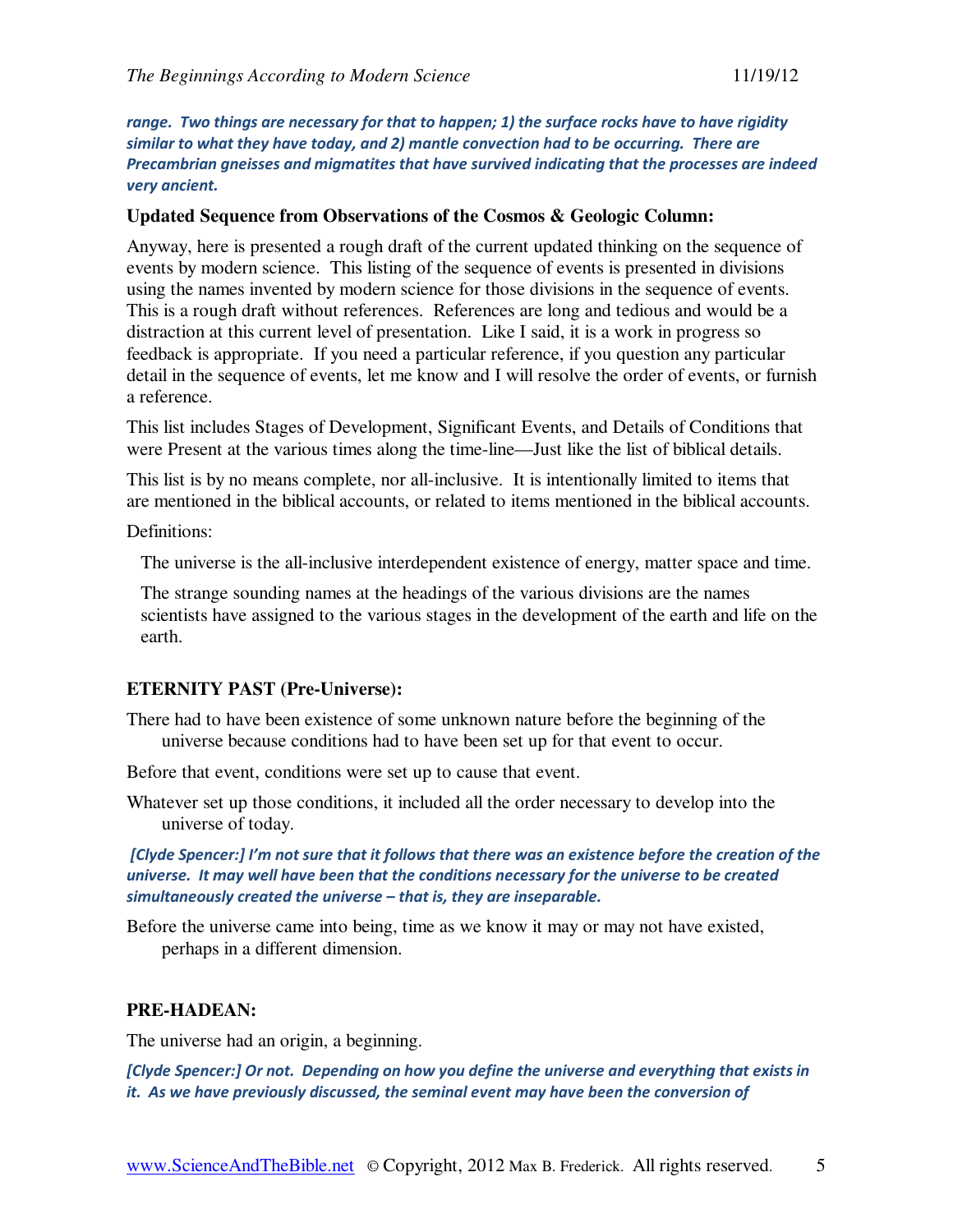preexisting energy into matter. One might argue that the universe simply existed in a different form (dimension?)before a portion of it was converted into matter.

- There are various theories as to the events involved in the origin of the universe, the most well known by the general public is some version of the one the scientists called the "Big Bang" back in the 1960's.
- The Universe may have begun when interdependent energy, matter, space and time simultaneously came into existence [or maybe escaped some hold.]
- Light is one of the forms of energy that [became?] abundant at the origin of the Universe.
- (Light is currently the form of energy which provides a steady transfer of energy from the sun to the planet earth, where it is relied upon to be a steady source of energy to allow the existence of life.)

 [Clyde Spencer:] One small quibble: Light is a narrow portion of the electromagnetic spectrum that our eyes can discern. Earth also receives invisible radio waves, IR, UV, X-rays and high-energy particles; it also receives coronal mass ejections that possess kinetic energy.

From the beginning, the universe expanded from a central location. The universe continues to expand from that point of origin.

 [Clyde Spencer:] Have you ever given thought to the implications of the geometry of the universe as a result of the expanding 'shock wave' of energy and matter?

The galaxies formed.

#### **HADEAN:**

#### **Early Hadean:**

The sun of our solar system developed

[Clyde Spencer:] Made from the materials of supernovas of previous stars.

Many stars were developing simultaneously with our sun

[Clyde Spencer:] Just as many were also dying.

The formation of the solar system.

The planet earth came into being after the formation of the sun.

[Clyde Spencer:] It may have been essentially simultaneously formed. The subsequent pressure of the solar wind may have just cleaned things up some.

It came into being far after the beginning of the universe, yet without life of any kind

While the planet earth developed, other planets developed simultaneously

Water was, and/or had been, abundant in the outer space of the solar system.

A Hydrologic Cycle developed in outer space of the Solar System.

Small Comets developed to transport water in toward the sun from the outer reaches of the solar system.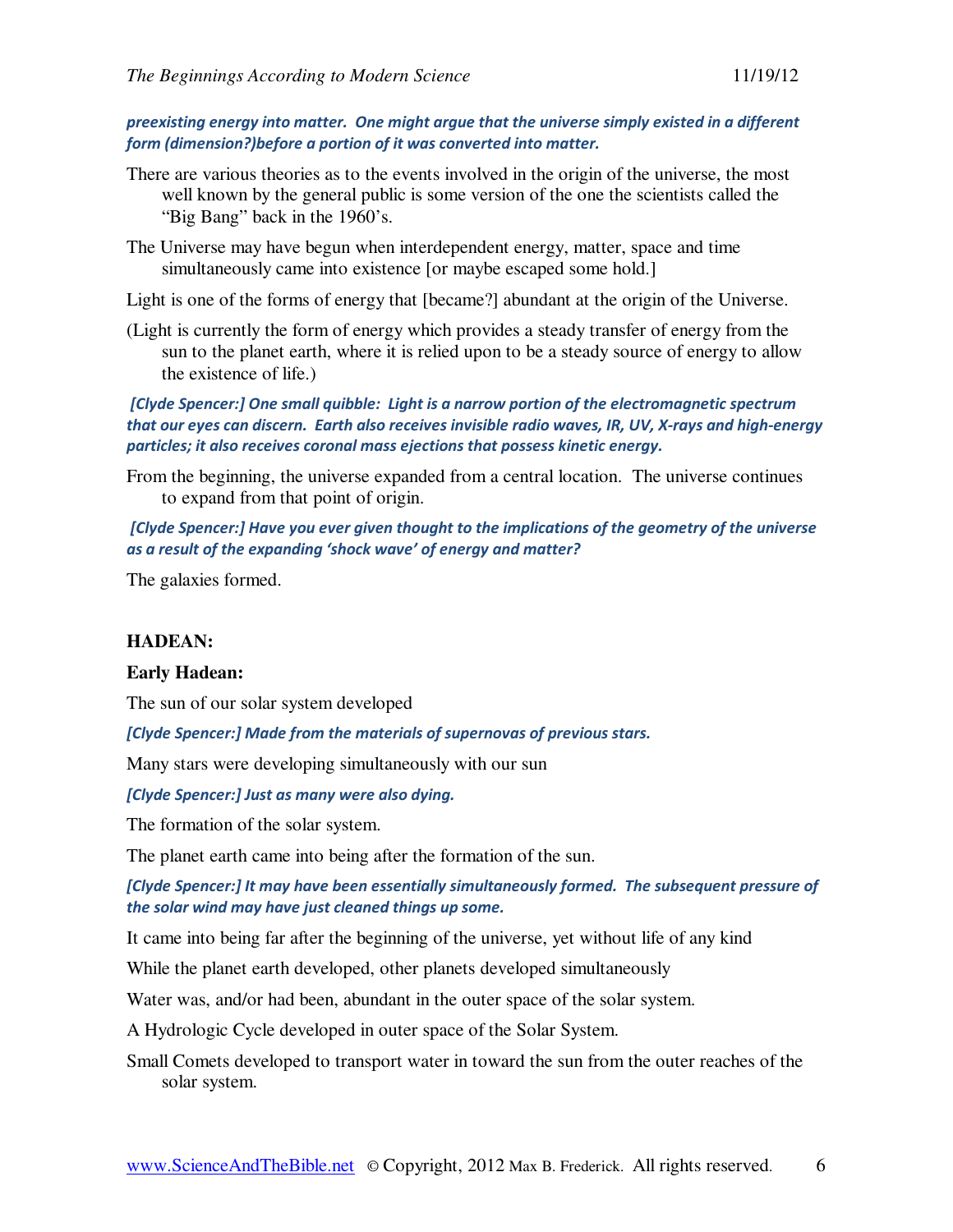## [Clyde Spencer:] Fundamentally, water was able to accumulate once it was pushed far enough from the sun to exist in a crystalline frozen state.

Solar winds existed in the outer space of the solar system.

- Solar winds transport the components of water from the interior of the solar system to the outer reaches of the solar system.
- The planet earth first existed without oceans. It had a hot molten surface. [Generally, the biblical "foundations of the earth" refers to what scientists call the "mantle," or "molten mantle," (under continental and oceanic crust)

[Clyde Spencer:] The Mantle as we know it, did not really exist until the material from the primordial accretion melted and segregated by overturning; until the siderophile elements were scavenged from the primitive melt, the mantle did not really exist. Although, one might get picky and say that a further requirement is sialic crustal material as well. Another unknown in the timing of this sequence if the role of radioactive elements, which were much more abundant 4 billion years ago, in heating and melting rocks.

When the Planet Earth cooled sufficiently to have a solid crust, it first existed without surface liquid water.

And still without life.

Juvenile surface water appeared first (ejected from interior by volcanic action as from fountains.

## [Clyde Spencer:] Probably along with the water vapor that had not been incorporated into the molten rocks as was also the case with the methane, ammonia, Hydrogen, and CO2.

The planet earth existed with juvenile surface water before it had deep oceans.

At that stage of development, the Earth existed without soil.

Atmosphere developed, (primordial, with lack of oxygen.)

One of the functions of the atmosphere is to collect water from outer space into oceans by capturing water from small comets.

Water from outer space was added to juvenile water to form oceans.

The oceans were filled to some depth by the collection of water from outer space.

[Clyde Spencer:] This is where things get a little problematic. Whereas it might have been cool enough on the surface to allow liquid water to exist, there may not have been a sufficiently great temperature differential to allow mantle convection currents, and even if convection was taking place, there may not have been crustal slabs of sufficient rigidity and thickness to create mountains. So, Earth may have had an appearance similar to Mercury. Therefore, I suspect that the original inundation may have drowned the entire surface.

## **Middle Hadean:**

Filling of the oceans continued until covering even the then existing accumulations of lighter continental material

Before the continents emerged, ocean covered planet earth including continental crust.

There were no continents above sea level.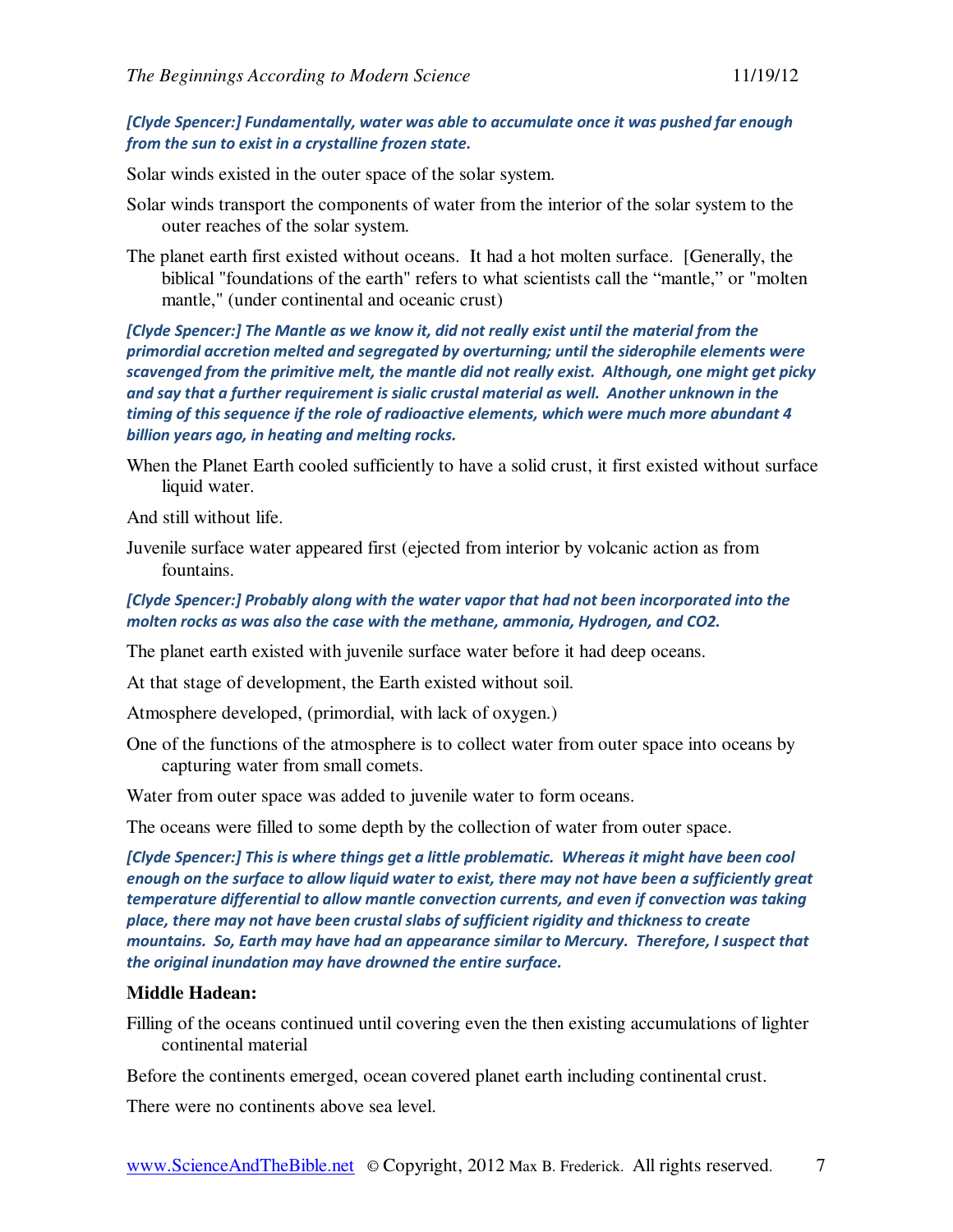[Clyde Spencer:] I can accept this. Although, we see some very large basaltic volcanoes on Mars, and see some high crater rims on the moon, whose Earth analogues may have stood above the water.

#### **Late Hadean:**

Initial gathering of the continental material into continents that emerged to be above sea level. When the continental material gathered and emerged to be above sea level, all the conditions necessary for erosion and deposition of erosion products were present, and thus began the deposition of the sedimentary geologic column.

#### **Cosmos/Column Boundary**

### **ARCHAEAN:**

Initial Gathering of Continental Material. (Earth) After the oceans covered the planet earth, continental material gathered and emerged above sea level. These continents moved on the surface of the earth. They were supported by floating on molten mantle below, and were surrounded by water. Multiple continents developed. (Plate Tectonics)

[Clyde Spencer:] Although, as I pointed out in a previous email, the initial crustal material was limited in abundance. Until such time as mantle rocks became hydrated and added to the initial stock of low-density rocks, and life formed, which allowed the production of abundant limestones and siliceous oozes, there was a dearth of crustal material. Therefore, there could have been a delay in the emergence of continents until the low-density rocks displaced sufficient water to be able to emerge. So, the Great Emergence may really have been as late as Cambrian time.

- Lithologic Cycle Mountains rose by the periodic addition of buoyant rock material to their roots and then by being buoyed up by the mantle.
- Isostatic Balance. The continents achieve vertical equilibrium by floating on viscous molten mantle
- Mountain Building: Mountains rose by the periodic addition of buoyant material to their roots and then by being buoyed up by the mantle. (Plate Tectonics)

Hydrologic Cycle Established. (This allowed life to later be possible far inland from the sea.)

[Clyde Spencer:] This had to have come earlier!

*[Max Frederick response:] True, the mechanisms involved in the Hydrologic Cycle had been around for a long while. But the significance of its ability to move water inland from the ocean was not established until there was dry land for it to move the water inland to. Thus, my cryptic statement Hydrologic Cycle Established is actually intended to refer to the establishment of it functioning to move water inland.* 

Atmosphere still lacked abundant oxygen.

Photosynthesis not yet fully developed.

Anaerobic life forms.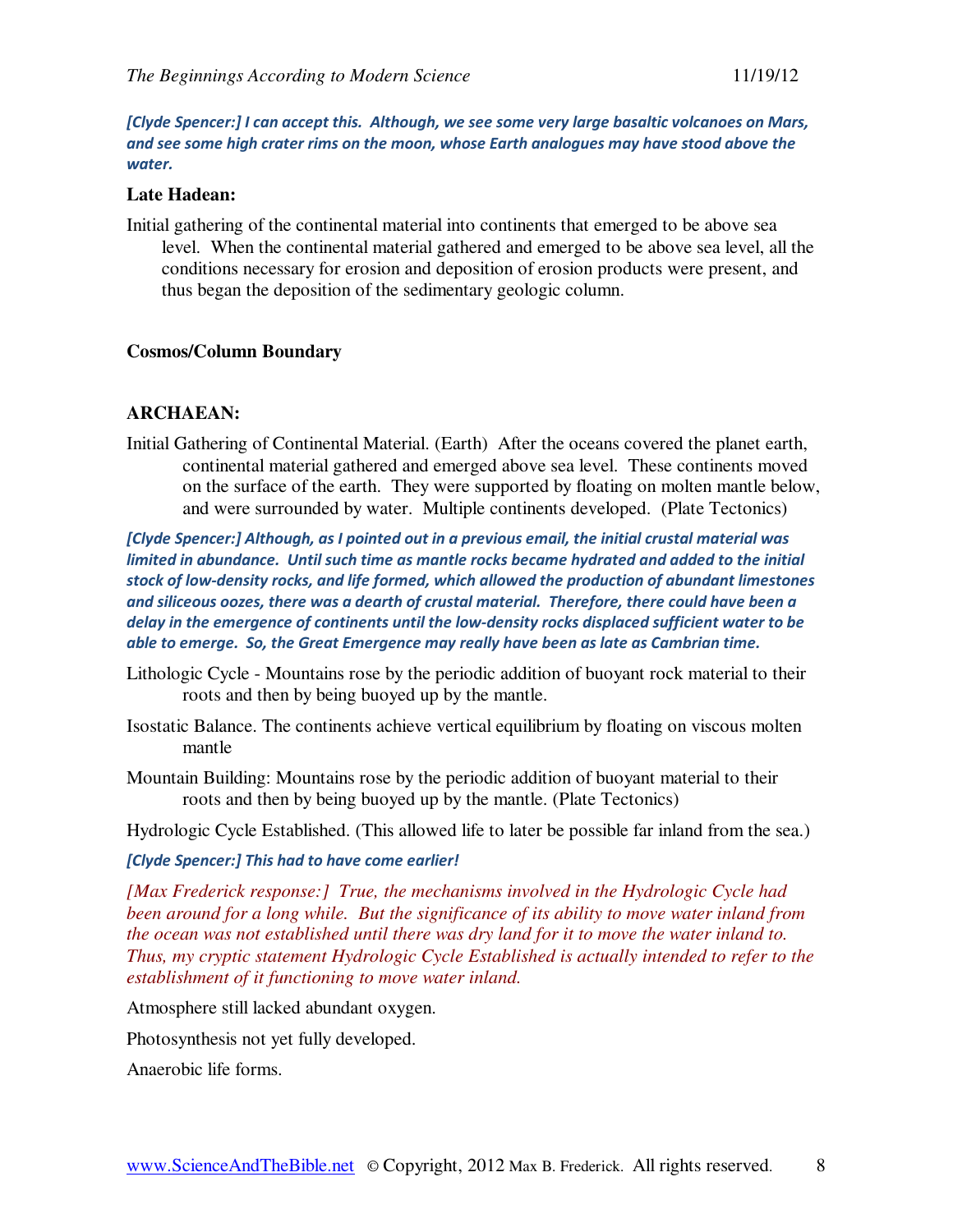# **PROTEROZOIC:**

Stable continents appeared and grew.

Atmosphere became habitable as well as a part of hydrologic cycle.

Carbon/hydrocarbon cycle developed to support life forms.

The continents joined in a single supercontinent called Rodinia.

Beginning of long periods of stable ecology after continental rise.

Development of Photosynthesis, the basis of the food chain.

[Clyde Spencer:] Something overlooked is the change in ocean chemistry resulting in the chemical deposition of oxides such as the banded-iron formations that became part of the crust.

*[Max Frederick response:] Actually, a lot is overlooked in this listing. This listing is an attempt to intentionally be limited to only the items that are mentioned, or at least inferred by what is actually included in the collection of accounts of the beginning times that is found in the ancient scriptures of the bible. So far I have not recognized anything in the bible referring to that change in the ocean chemistry—though it may be there and I may have overlooked it. I am sure I have overlooked some of what is there. I fully expect more details to be recognized as modern science makes further advances in discovering reality that we have not yet considered. I have seen that pattern in my lifetime.* 

# **PALEOZOIC:**

Atmosphere had reached modern level of oxygen

Animal Zoological (DNA) Biogenesis developed

Food chain increased supporting larger life forms.

Food Chain, Basis for more diverse ecology

Circadian Cycle develops among animal life

[Clyde Spencer:] Which brings up the question why the moon wasn't mentioned in your account. It is responsible of the length of the day. What does the bible say about the origin and timing of the creation of the moon?

*[Max Frederick response:] It says it has something to do with the establishment of the circadian cycle early in the sequence of events. I hadn't thought of the modern science discovery/theory that it is responsible for the length of the day.* 

# **Cambrian:**

Sustained Ecology Era Continents break up (Plate Tectonics) Major Mass Extinction **Ordovician:**  Sustained Ecology Era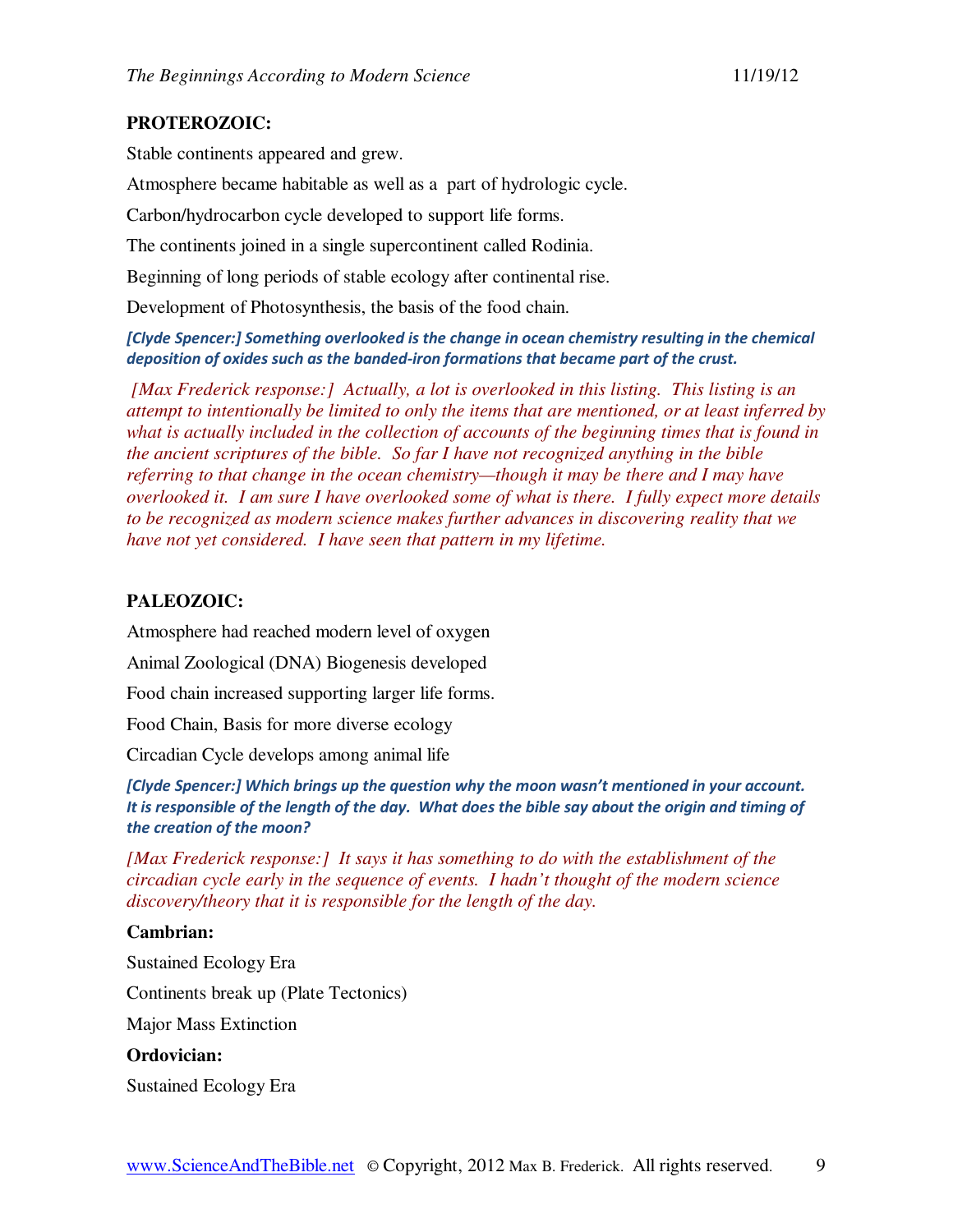Sea life becomes abundant.

Followed by another major mass extinction.

# **Silurian:**

Beginning of new era of sustained ecology

Climate stabilizes into global warming era

All continents more habitable worldwide

Melting ice

[Clyde Spencer:] You forgot to mention the previous glaciations that provided the ice to be melted, and the lowering of ocean levels at that time.

Rise in sea level

First vascular plants.

First fish with Jaws

# **Devonian:**

Plant Seeds (DNA) Biogenesis

[Clyde Spencer:] Wasn't this when animals first colonized the land?

Era ends with another mass extinction

# **Carboniferous:**

First Amniota eggs (the egg form common to turtles, lizards, birds, dinosaurs and mammals)

Era of sustained ecology with global warming and increased habitability.

Rainforests abundant.

[Clyde Spencer:] Some of this apparent climate change was the result of continental drift, allowing plates to move into latitudes of greater (or lesser) solar heating. What does the bible say about continental drifting and subduction?

*[Max Frederick response:] In the English versions of the bible, it comes out saying something like overturning mountains, and casting mountains into the sea.* 

# **Permian:**

Era ends with largest mass extinction recorded in the history of the earth.

[Clyde Spencer:] The Deccan flood basalts added to the stock of crustal material and probably restocked the juvenile water.

# **MESOZOIC:**

# **Triassic:**

Survivors of mass extinction spread and recolonized.

[Clyde Spencer:] And evolved into new forms filling the ecological niches vacated by the creatures that became extinct.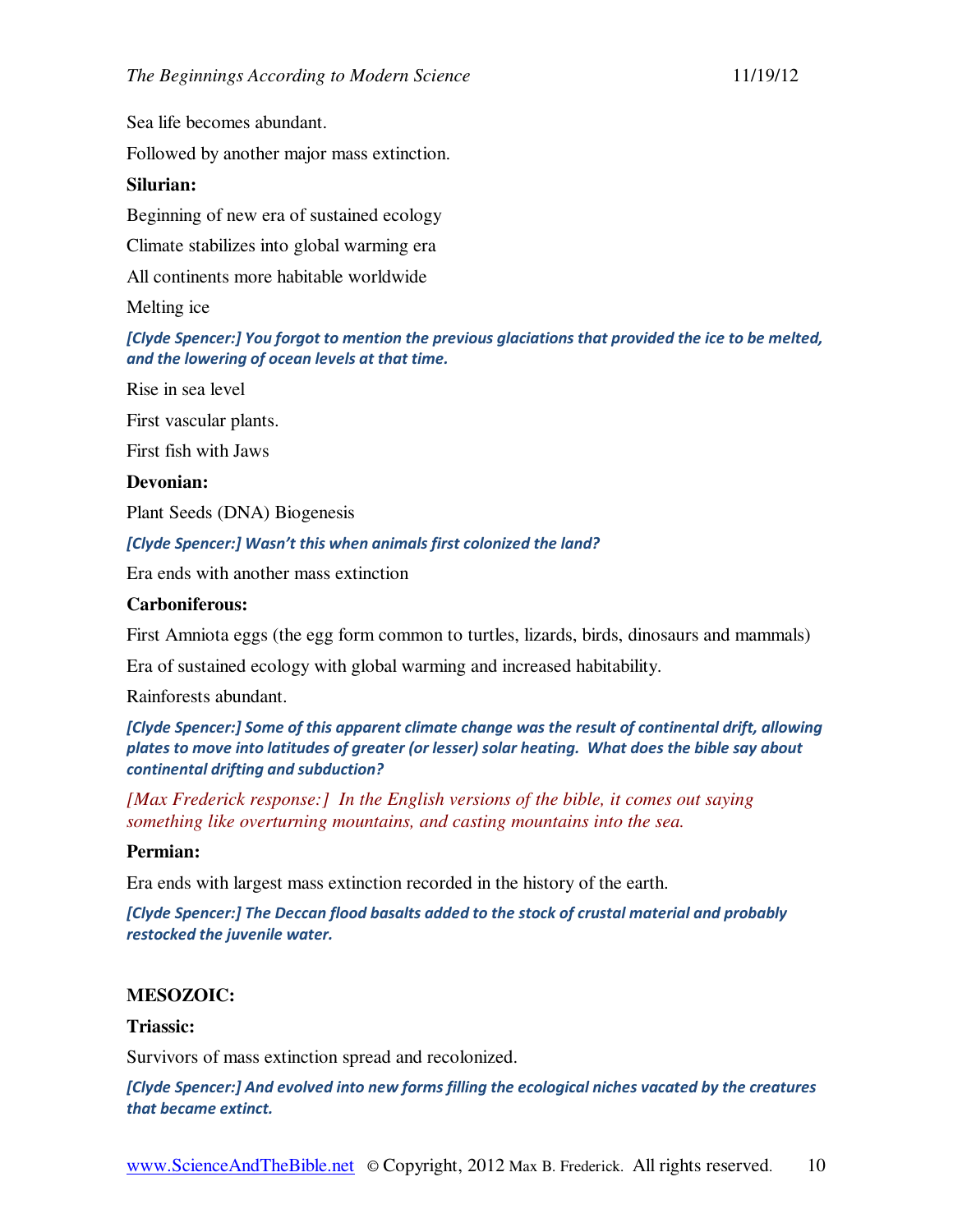*[Max Frederick response:] Also referred to as "Punctuated Equilibrium" where new life forms came into existence, a big factor may not have been their being the more fittest, but the destruction of their prior competitors in the earlier ecology, making room for a new suite of life forms.* 

Continents again reform into one supercontinent Pangaea.

Era of sustained ecology.

Ends with another mass extinction.

### **Jurassic:**

First Birds

Large life forms form and thrive

[Clyde Spencer:] As I recollect, there were some fairly large amphibians as early as the Carboniferous, and most insects were pretty large.

*[Max Frederick response:] Actually, in the book of Job, the bible refers to this period, not the present era, as the pinnacle of ecology.* 

Sustained Ecology/biogenesis

## **Cretaceous:**

First Flowering (Seeding) Plants

Break up of supercontinent Pangaea.

Era ends with mass extinction caused by meteorite crash into earth.

### [Clyde Spencer:] Asteroid

Mass Extinction by great flood

[Clyde Spencer:] Along the Atlantic coasts. The others probably were incinerated. Although, what is not obvious is why both large and small marine animals disappeared, even on the other side of the Earth!

*[Max Frederick response:] I guess modern science still does not know everything. That leaves more of the excitement of discovery for future scientists. That is one of my favorite ways of inspiring young people to become scientists.* 

Cosmic Night/Great Storm

Order and Ecology Restored after Mass Extinction

Continuation of cycle of Extinction & Renewal (Punctuated Equilibrium)

# **CENOZOIC:**

Stable Ecology After Mass Extinction

Age of mammals, flowering Plants, Insects…

# **Tertiary:**